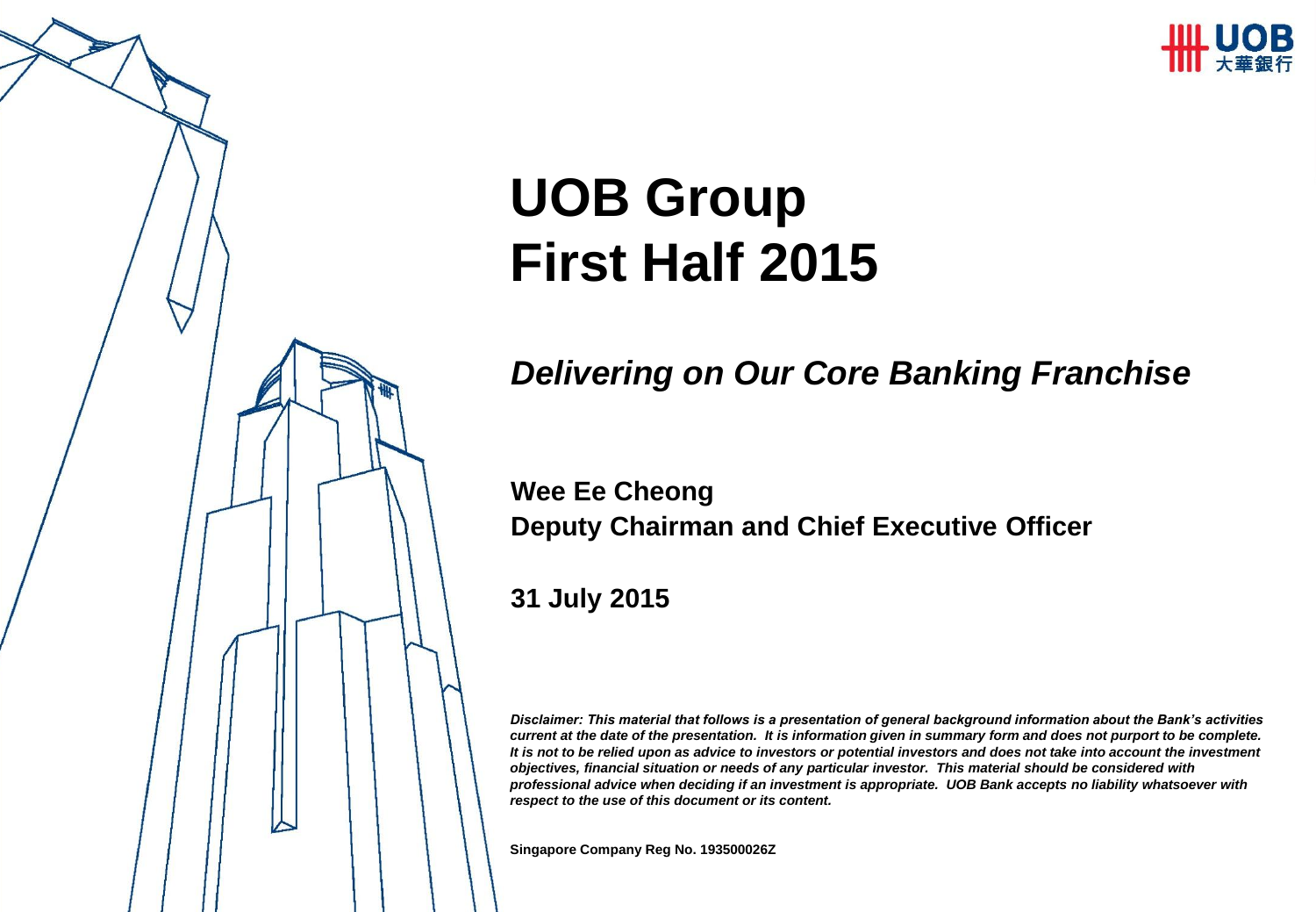### **Continued Growth for Core Franchise**



- **Profit: S\$1.6bn, -2.1%YoY in 1H 2015 mainly due to lower trading & investment income, higher expenses and normalised tax in 1H 2015**
- **Core franchise continued to deliver, with higher net interest income and fee income**
- **Net interest income higher, with healthy loans growth and higher NIM**
	- Loans: +4.8% YoY growth across industries and countries
	- NIM: 1.76%; maintained uptrend
- **Non-interest income: Fee income +11.5% YoY; offset by lower trading and investment income**
- **Stable credit costs with total loan charge-off remaining at 32bps**
- **Cost-to-income: Higher at 44.5% as we continued to invest in long-term capabilities**
- **Dividend: Interim dividend of 35 cents per share**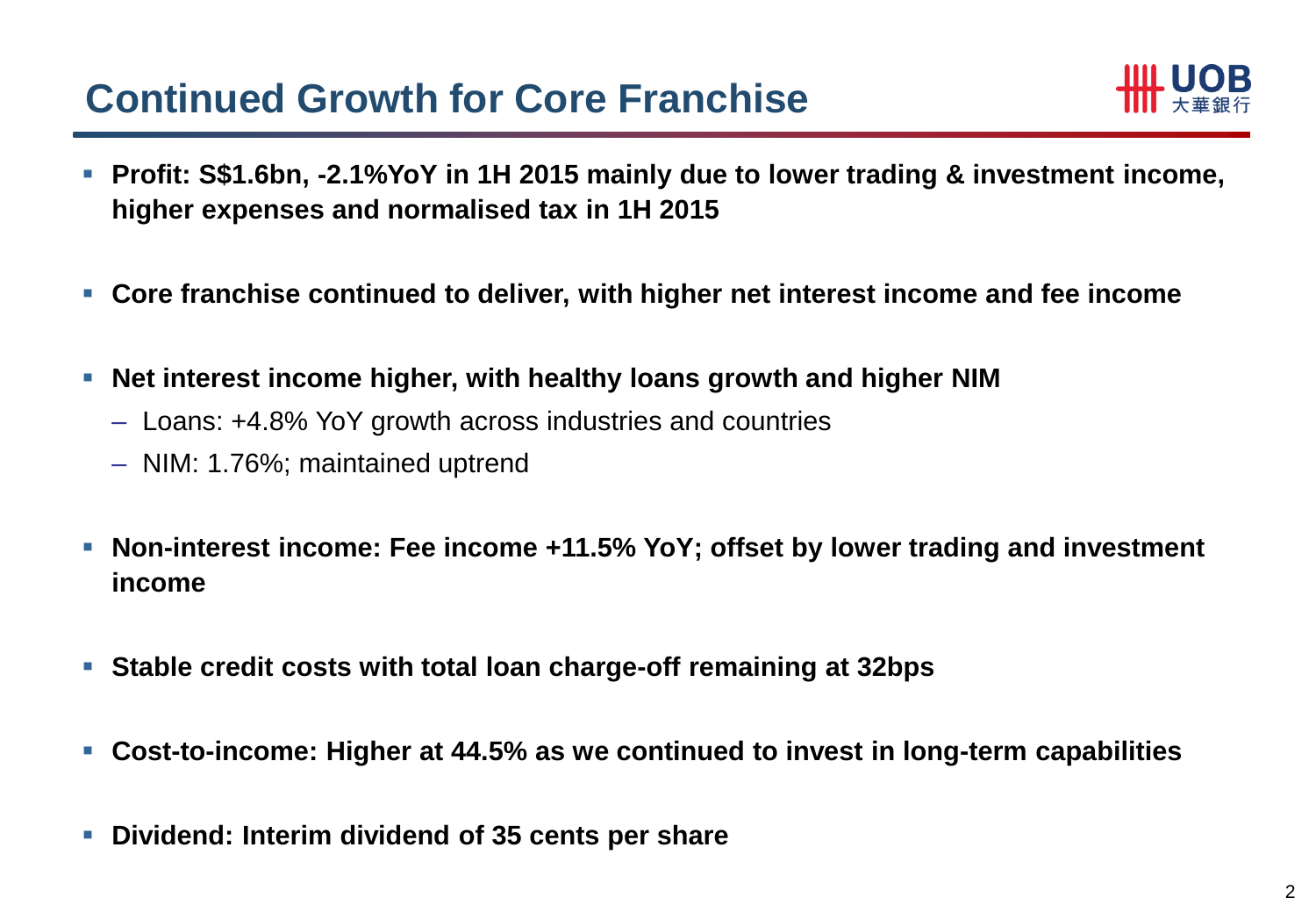### **Robust Balance Sheet**





<sup>2.</sup> The definition of 'Customer Deposits' was expanded to include deposits from financial institutions relating to fund management and operating accounts from 1Q 2014 onwards.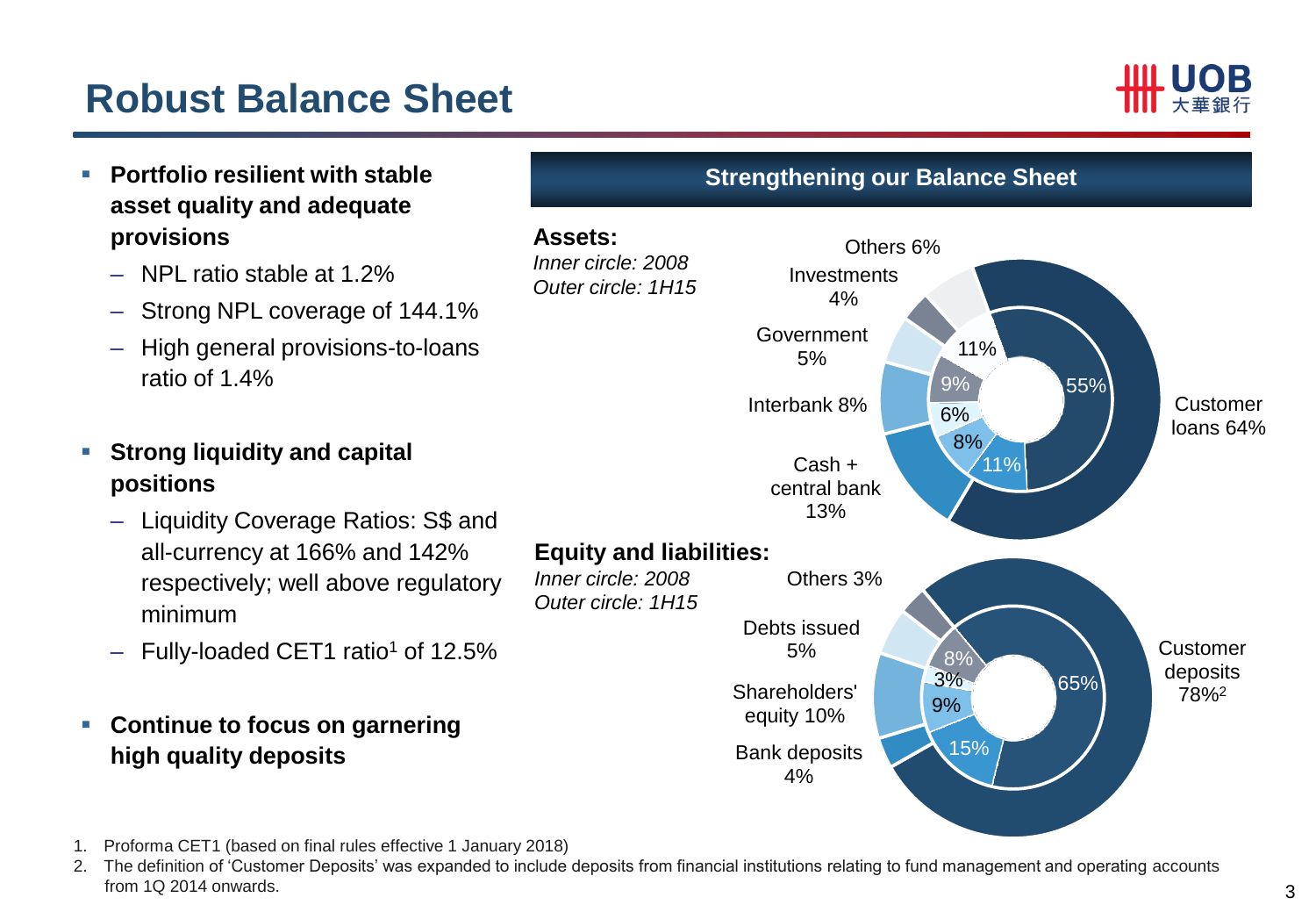## **Capitalising on Rising Intra-Regional Flows**



- **Capture regional opportunities arising from increased regional connectivity**
- **Continuing to invest in regional capabilities**
	- Helped >500 companies expand their footprint in Southeast Asia within 4 years
	- Recently opened 1<sup>st</sup> branch in Myanmar
	- Set up a pan-regional RMB solutions team to actively help clients manage their cross-border needs in RMB
- **Targeting for overseas wholesale profit contribution of 50% by end-2015**

#### **Growing Intra-Regional Wholesale Business**



#### **Growing Overseas Wholesale Profit Contribution**

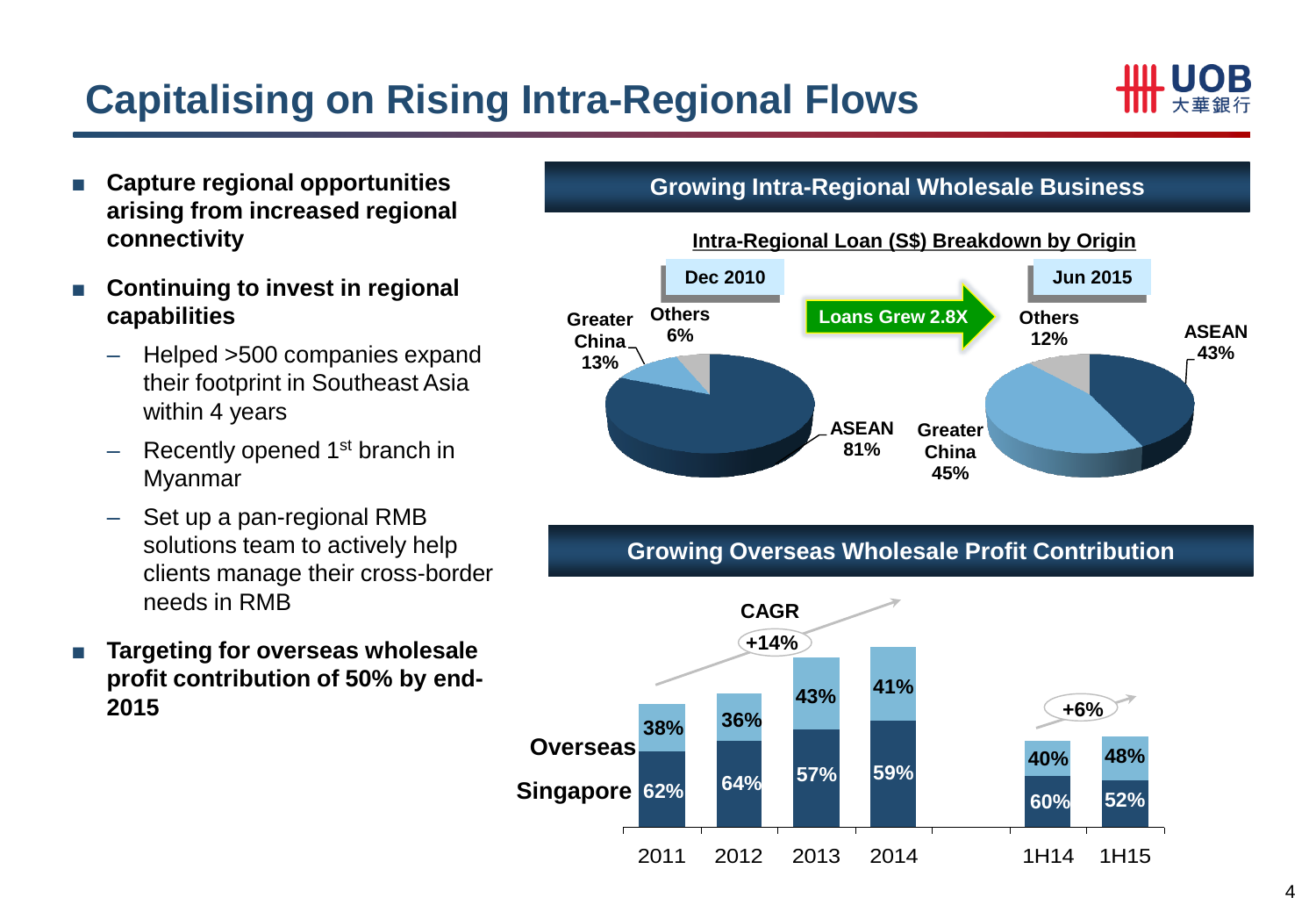## **Strong Performance in Cash Management**



- **Trade loans declined in line with China's slowing economy**
- **Emphasis on liability management demonstrated by strong cash management performance**
- **Remain focused on delivering solutions that meet clients' regional business needs**
- **Strong recognition from industry; received 32 industry awards in 1H 2015**

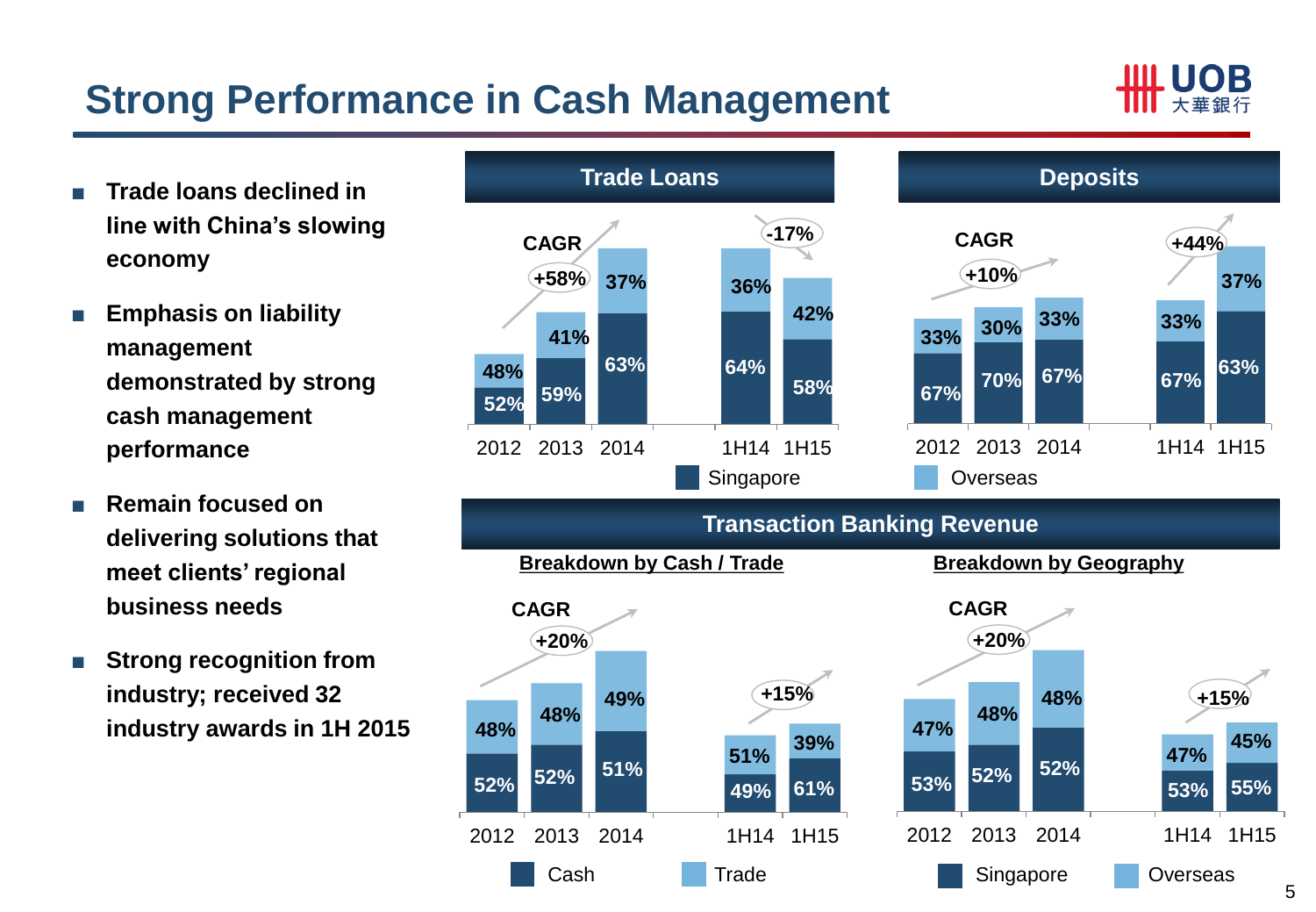### **Tapping on Increasing Connectivity**



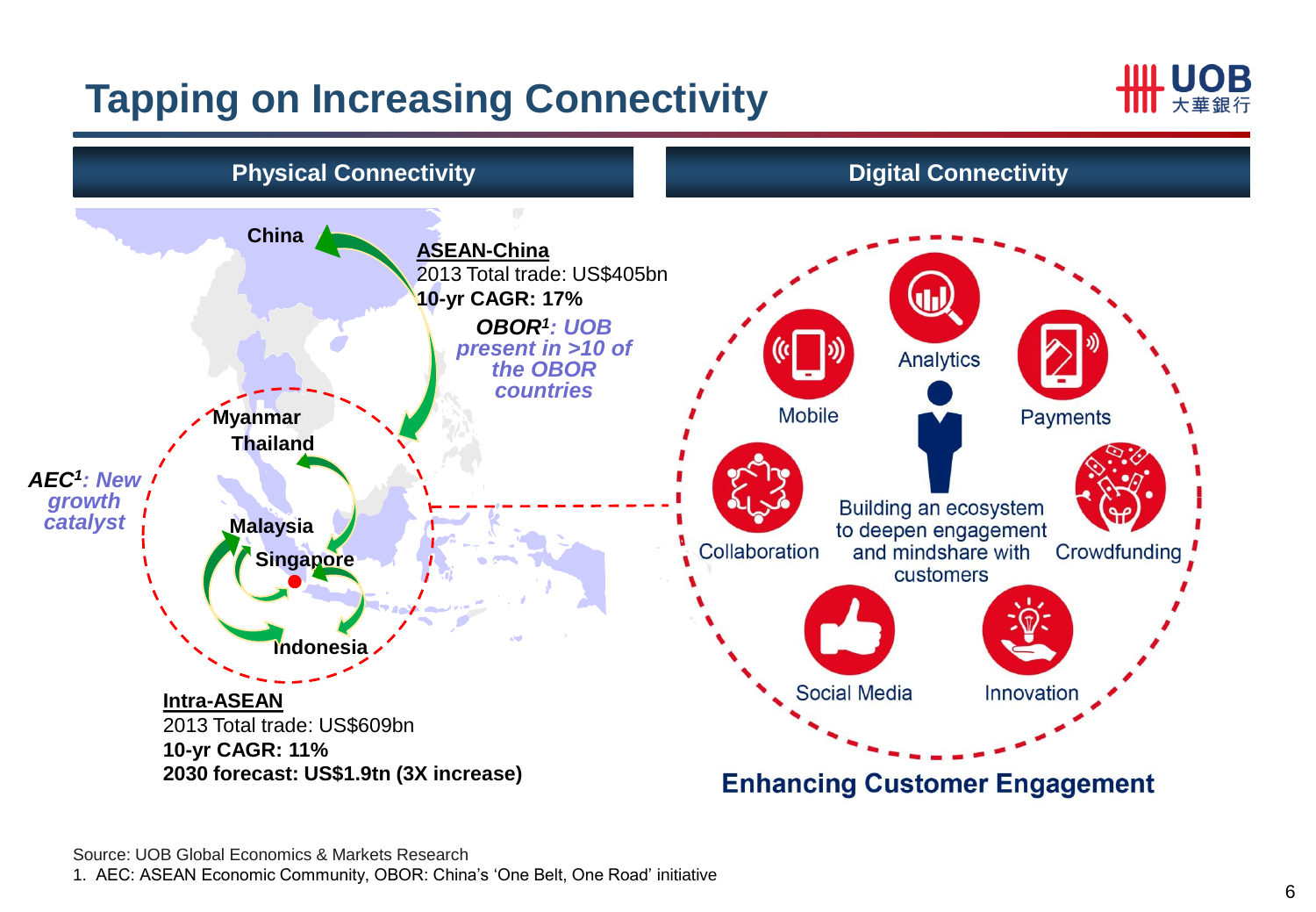### **Capturing Rising Asian Consumer Affluence**



- **Wealth management's<sup>1</sup> FY2010 – June 2015 performance:**
	- AUM up from \$48bn to \$83bn
	- Customer base grew from 100,000 to 198,000
	- Widened regional wealth management footprint from 29 to 52 wealth management centres
- **Encouraging growth in UOB's private banking segment**
	- Investing in distribution and service capabilities and leveraging shared resources across UOB Group

**Growing Regional Wealth Management Profit Contribution**



#### **Total WM profit as a % of Personal Financial Services (PFS) profit**